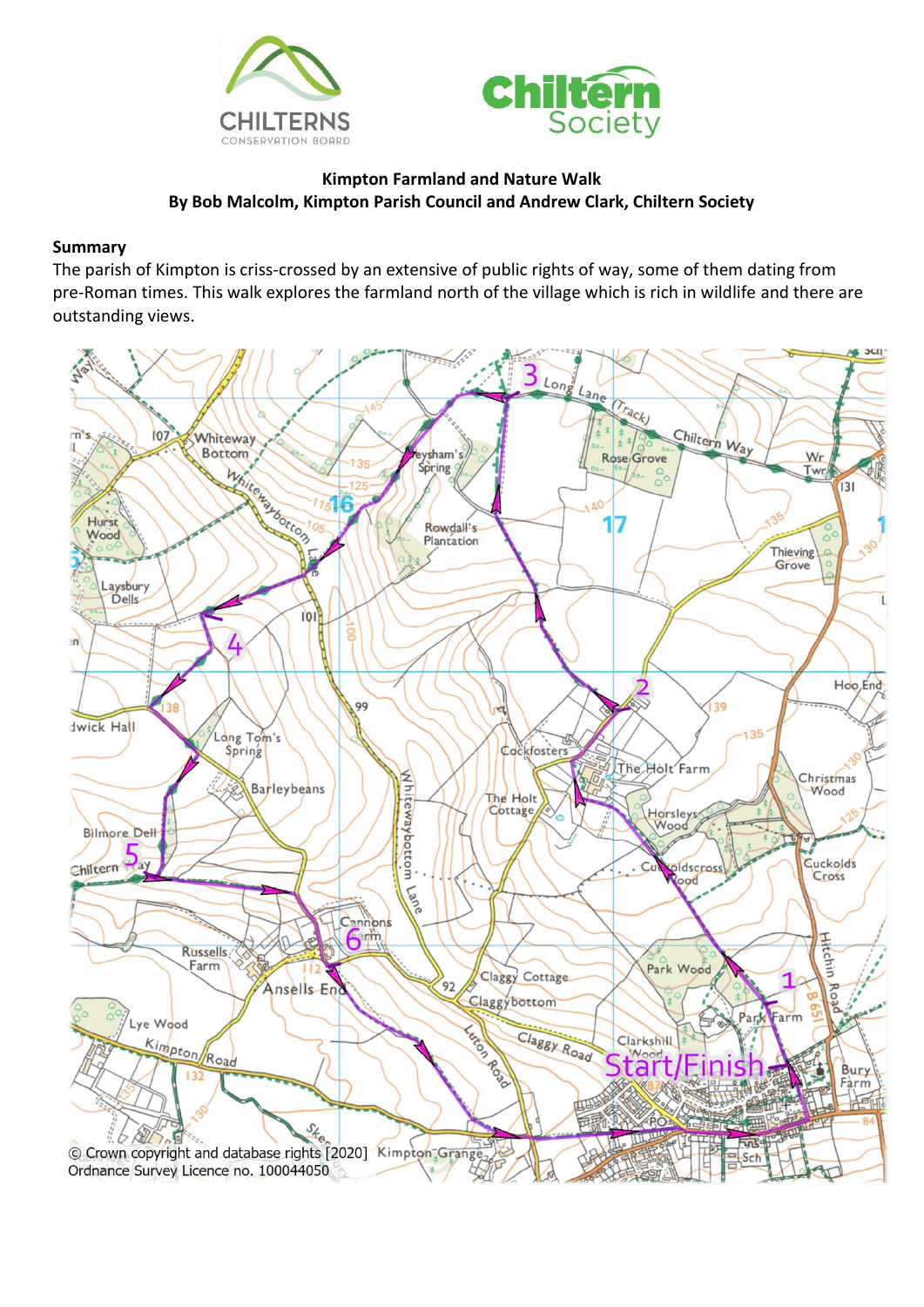| Length:          | 5.2 miles                                                                                                                                                                                                                 |
|------------------|---------------------------------------------------------------------------------------------------------------------------------------------------------------------------------------------------------------------------|
| Terrain:         | A moderate walk along field edges and quiet lanes. Two modest climbs with a<br>number of gates and 4 stiles.                                                                                                              |
| Start & finish:  | Parkfield Sports Ground, off Hitchin Road, Kimpton SG4 8SB Grid Ref. TL 176 185                                                                                                                                           |
| Food & drink:    | Cafés and pubs in Kimpton. None on route                                                                                                                                                                                  |
| Maps:            | OS Explorer 182 & 193, Chiltern Society 29 & 30                                                                                                                                                                           |
| Parking:         | Parkfield Sports Ground as above                                                                                                                                                                                          |
| Local transport: | Bus Service 44 runs between Peters Green and Stevenage on Monday to Friday and<br>Bus Service 304 runs between Hitchin and St Albans on Monday to Saturday. Full<br>details can be found on www.travelinesoutheast.org.uk |

## **Route**

edge and go through a gap into the next field. Leave via the car park entrance, turn immediate left through a gate, walk straight ahead along the field

and take a byway on the left (signed Byway 19 to Bendish Lane). field after the buildings, bear right to go over the last stile into a lane. Turn right along the lane for 230m The route will pass to the left of the farm buildings. Continue forward, cross 3 more stiles and, in the next Waypoint 1 – Bear left along the field edge, stay in the same direction for 650m and cross a stile into a field.

the middle of the field to meet a major crossing track onto a wide track. Turn left for a few metres, turn right and follow the track along the edge and then across Waypoint 2 – After turning left, walk along the edge of two fields and go through a gap in the hedgerow

Cross, go past the barrier opposite and walk along the field edge to the entrance into the next field. the track, ignore all turnings to the left and right and continue down to a lane (Whitewaybottom Lane). Waypoint 3 – Turn left along the track, the route will now follow The Chiltern Way until Waypoint 5. Follow

hedgerow down to and through a wide gap in the hedgerow ahead. footpath on the right. Go past the barrier into the field on the right and keep straight on to the right of the hedgerow. Follow the path up the middle of the field to a lane and turn left along it for 250m to take a Waypoint 4 – Do not enter the field, instead turn left uphill to the top and turn right through a gap in the

on the right into a field. the lane to a road junction by Cannons Farm. Turn left towards Kimpton and, at the first bend, take the path into a field. Continue in the same direction to leave the field through a gate onto a lane. Turn right along Waypoint 5 - Turn left to leave The Chiltern Way, walk forward a few metres and bear left down past a gate

Garden Fields. Turn right over the grass and leave at the top left-hand corner to return to the car park. Dacre Rooms and turn left up Church Lane. Walk past The Green and turn left through the barrier into opposite, turn right and then left along the High Street. Follow the pavement past The Boot pub as far as the track across the field and along the backs of houses to a road (Claggy Road). Cross to the pavement at Fox Hill. Cross straight over and take the track opposite (signed Bridleway 33 to Claggy Road). Follow the permissive path known as The Chris Baker Way. Turn left along the path and drop down to the road junction hedgerow ends, continue in the same direction across the field to a crossing path just before a road. This is a Waypoint 6 - Bear left over the field towards the hedgerow ahead and turn left alongside it. Where the

## **Points of Interest**

before becoming Kimpton. Along the High Street there are houses dating back to the 16th century, but centuries the name went through many changes including "Kamintone", "Kemytone" and "Kempton" **Kimpton** is derived from the Saxon "Cyma-tun," meaning "homestead of a person called Cyma". Over the